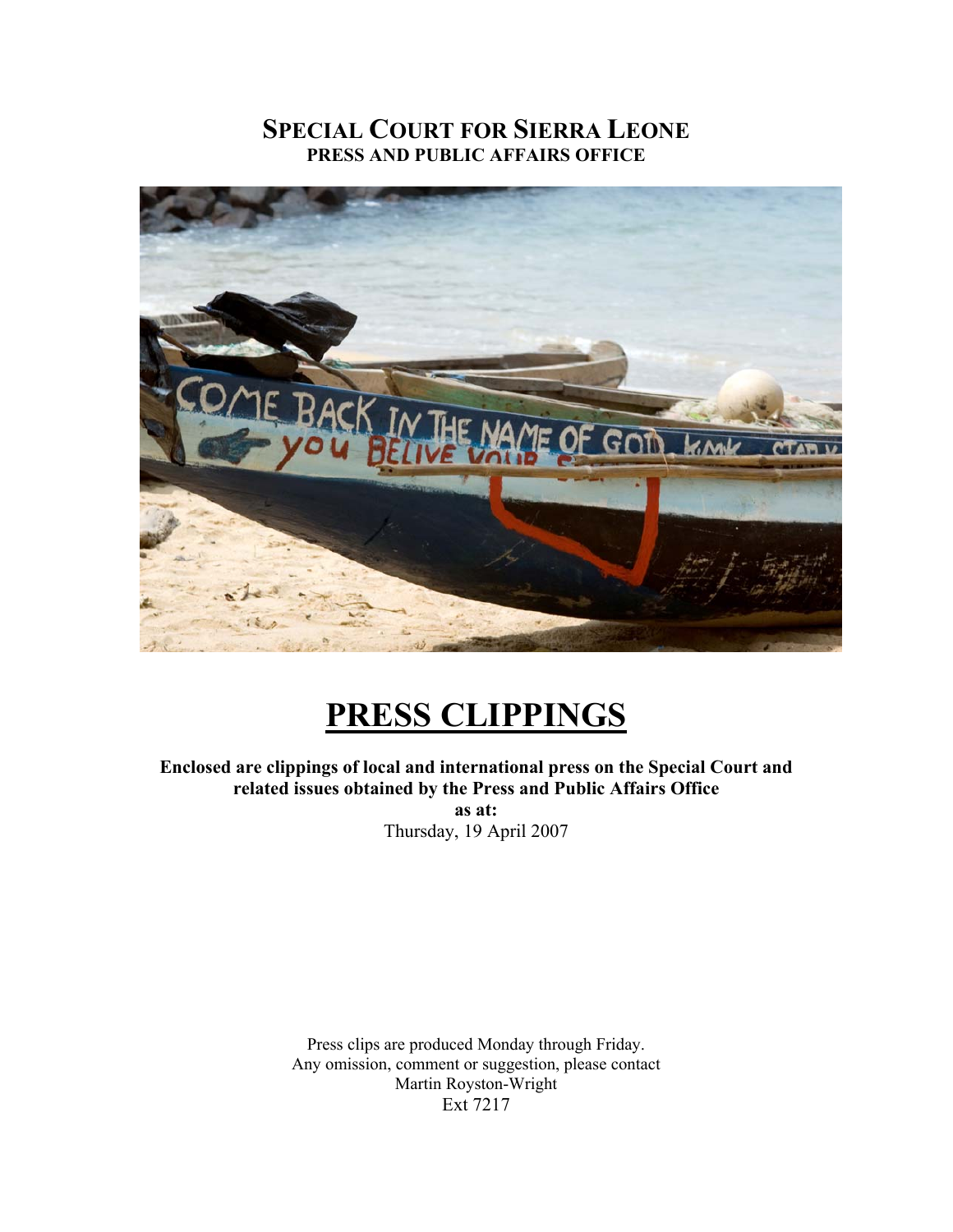| <b>International News</b>                                                                  |             |
|--------------------------------------------------------------------------------------------|-------------|
| Liberia: Sierra Leone Special Court Intrudes / The Analyst (Monrovia)                      | Pages 3-4   |
| Liberia: "Jungle James" Kidnapped? / The Analyst (Monrovia)                                | Page 5      |
| Prosecutor Says Some Witness Identities in War Crime Trial to be Secret / Associated Press | Pages 6-7   |
| Liberia: Taylor's Trial Faces New Hurdles / The Analyst (Monrovia)                         | Pages 8-9   |
| UNMIL Public Information Office Media Summary / UNMIL                                      | Pages 10-11 |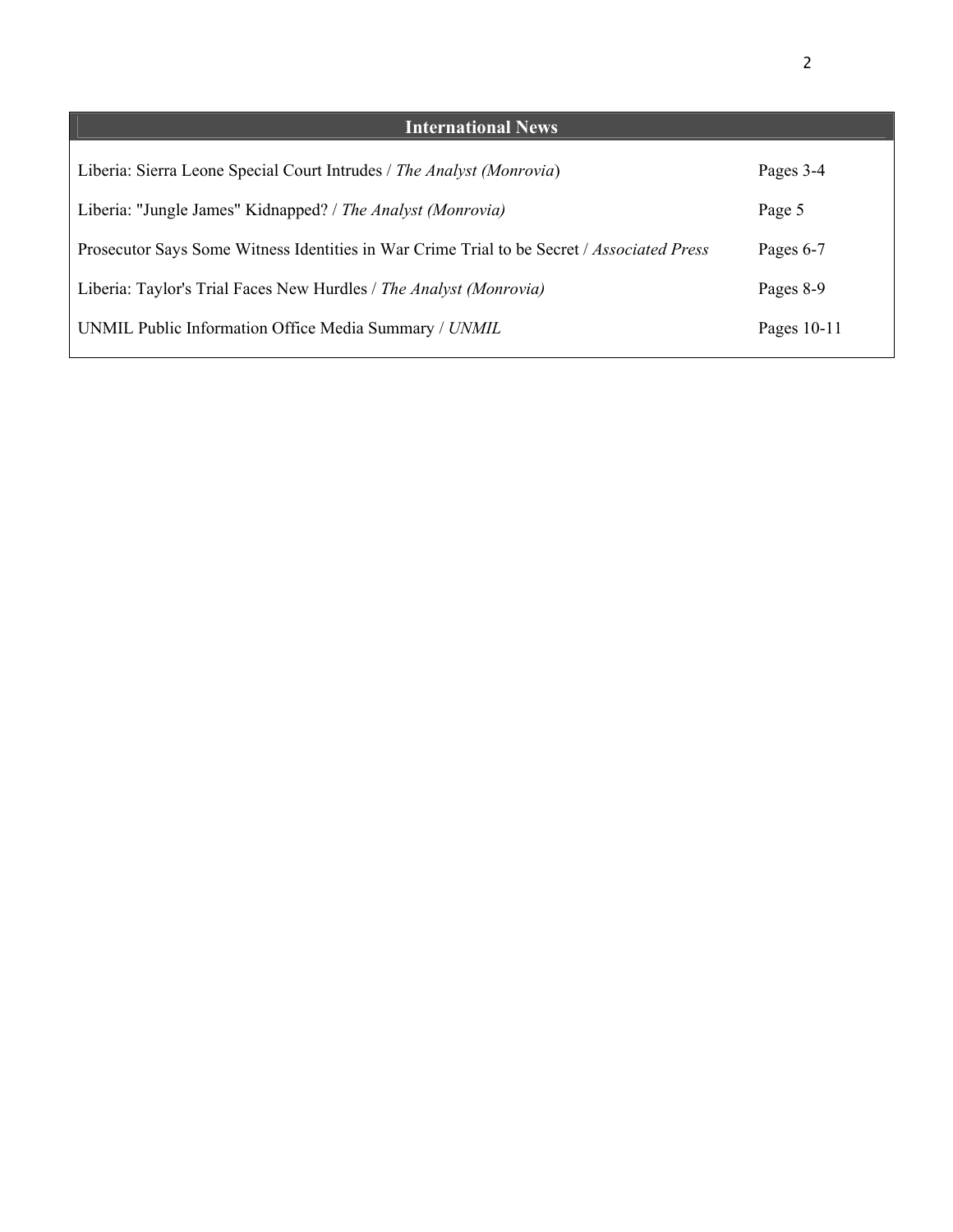# The Analyst (Monrovia)

Wednesday, 18 April 2007

### **Liberia: Sierra Leone Special Court Intrudes**

### J. Ebenezer Daygbor

The Special Court of Sierra Leone is said to be adapting strange operations that, according to observers, run contrary to ensuring regional harmony.

Latest emerging development evolving from steps being initiated by the war crimes court in The Hague, The Netherlands speaks of a campaign by the court to kidnap Liberians and force them into testifying against detained former Liberian President Charles Taylor.

 Grand Cape Mount County Senator Abel Massalley told a press conference yesterday in Monrovia the Special Court's latest kidnapping of a former friend of former President Taylor, Daniel James (alias Jungle James), who is alleged to have been in Freetown, the capital of Sierra Leone, to be taken to The Hague to testify against his former leader.

James was one of former President Charles Taylor's strongman who allegedly supplied him diamond. He is also reported to have commanded the Special Forces of Taylor's dreadful armed men.

Senator Massallay alleged yesterday that the Special Court in Sierra Leone is deeply involved in the disappearance of Mr. James, indicating that some unknown men took him to Sierra Leone.

According to the Cape Mount County Senator, Jungle James was kidnapped in the Lofa Bridge area, until it was later discovered that he was in Freetown.

"The reason of this latest move is yet unknown but many are of the belief that the kidnapping of Jungle James directly centers around plans by the Sierra Leonean Court to covertly create, torture and program witnesses in the pending trial of the former Liberian President Charles Taylor."

He further alleged that "there are reliable information from very credible sources, both in Europe and the United States, that the pending mission of the Special Court in Sierra Leone to Liberia is primarily aimed at conducting covert operations so as to secretly create witnesses who will be tutored and programmed to provide false testimony against the former Liberian leader."

Adjudging the information true, Senator Massallay noted, "We wish to outrightly condemn and detest these sorts of tactics, tricks and plots because they are in our view bad omen for justice and transparency, as far as the trial of former President Taylor is concerned."

It is not known whether such operations is done with the acquiescence of Liberian government officials, he notes: "Concocting these kinds of devilish plans with the sole objective of obtaining evidence only points to the facts that the Special Court may not have had the requisite species of evidence to indict former president Taylor," suggesting that if his assertion is true, then Mr. Taylor should be set free.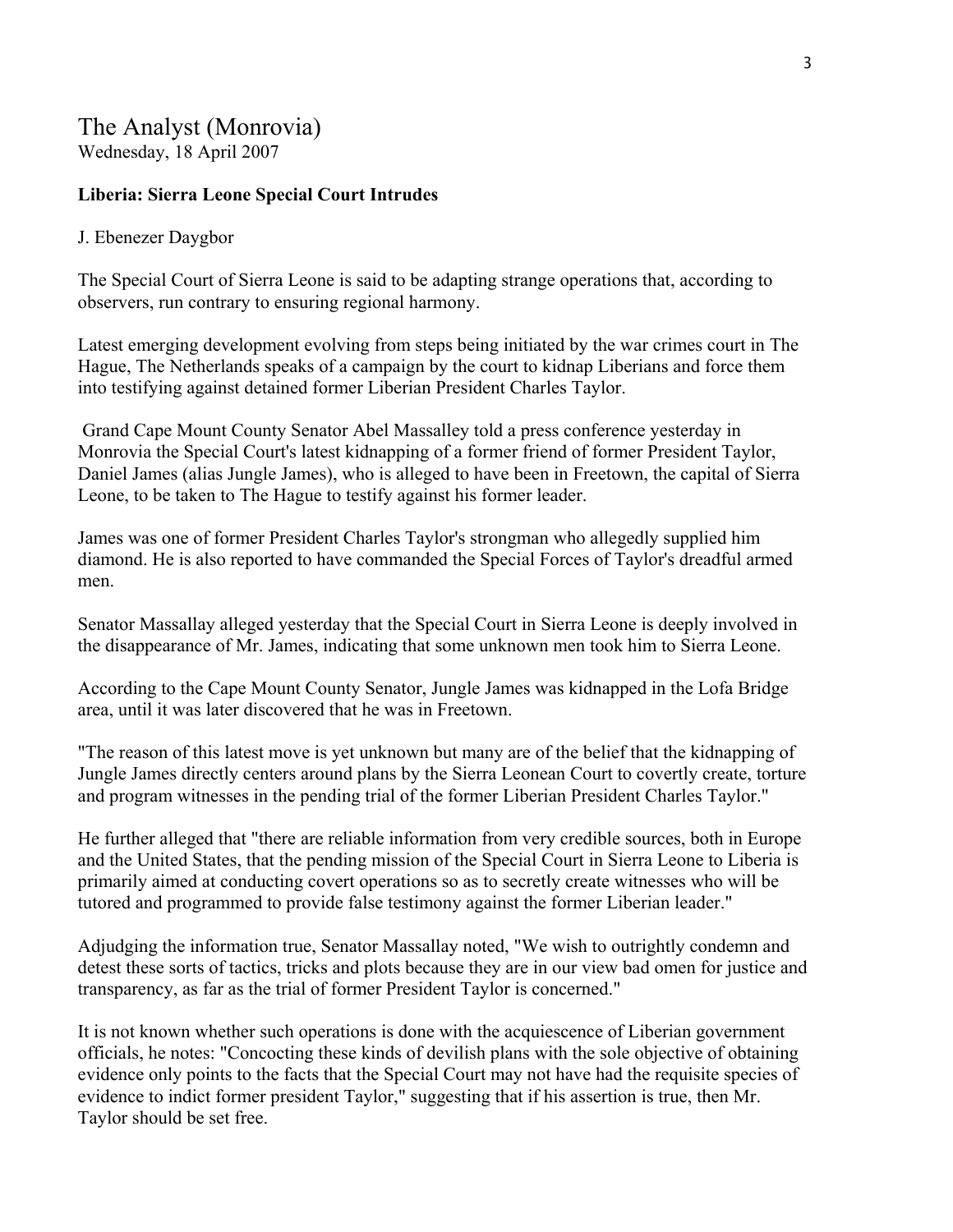Observers view the allegation of Mr. Massallay as extremely grave and should, as such, warrant the attention of all Liberians, especially the Liberian government, if they do not have knowledge about the report.

The involvement of all, observers believe, is germane because such operations threaten the sovereignty of the country and also puts the lives of Liberians at risk.

They're extremely surprised by the revelation of the Legislator that people would come in the country at will and kidnap ordinary Liberians to be used against their former leader, who has been accused of committing heinous crimes against the people of Sierra Leone.

At the same time, many Liberians have thus far confirmed earlier revelation of Mr. Sando Johnson who, some time ago, indicated that the Special Court had orchestrated plans to have Liberians kidnapped and taken to The Hague to testify against Mr. Taylor.

In a related development, Senator Massallay has strongly spoken against the perpetual sanctions imposed on the country's diamonds and is urging the UN security council (UNSC) to remove the bottlenecks which has made it difficult for the government of the Liberia to sell the resources for post-war reconstruction of country.

He opined that the justification for imposing the sanctions on the resources was that proceeds generated from the sale were used to fuel the war in Sierra Leone. Sen. Massallay is meanwhile criticizing the continuous travel ban on some Liberian citizens for what he described as "without any justifiable legal reason."

Whilst Liberians anxiously await the proceedings into the case against the former Liberian leader, recent weeks have witnessed in Liberia the call by family members and other Liberians for the granting of visas to them by the court to witness the trial in The Hague, although there has not been any official response.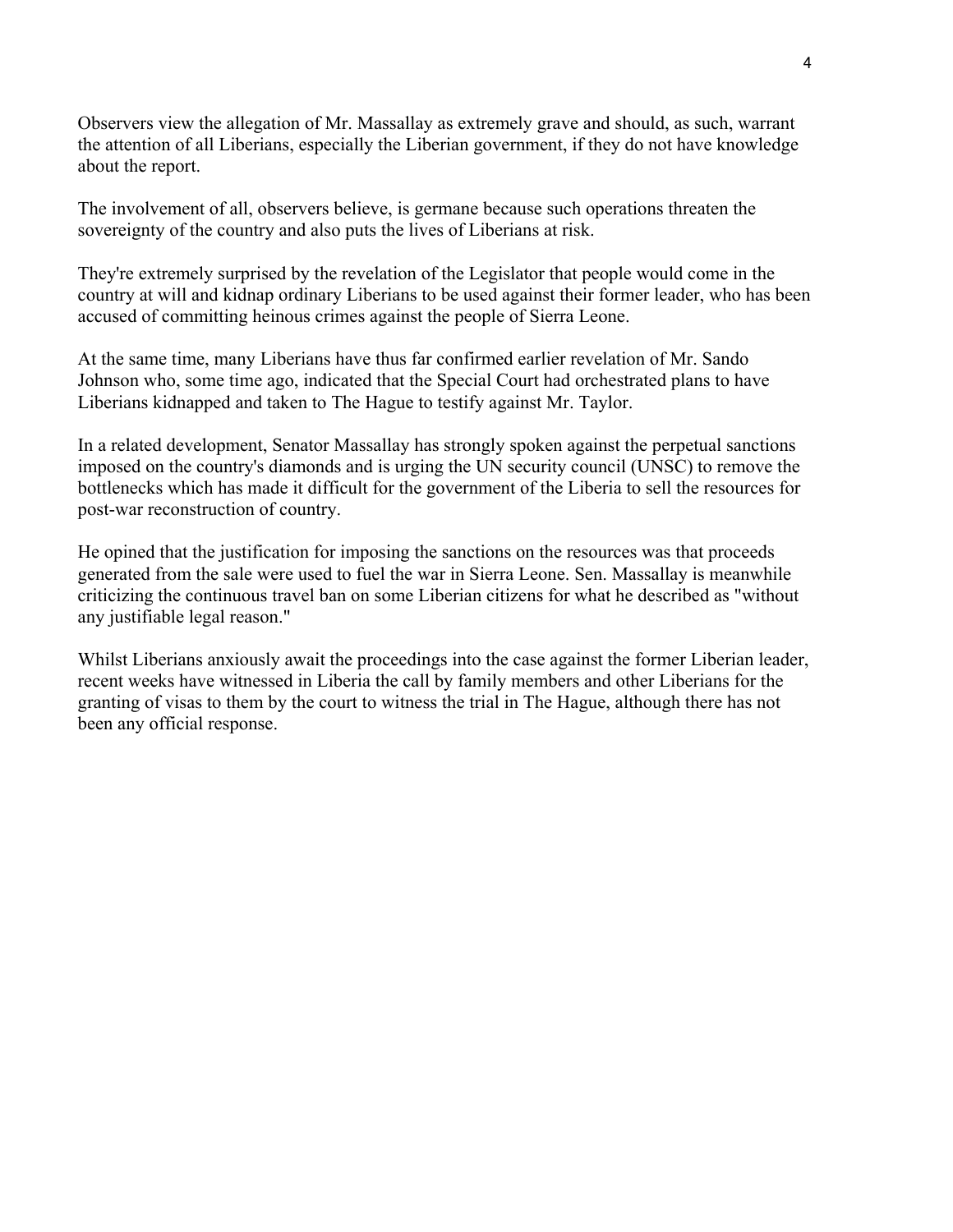# The Inquirer (Monrovia)

Wednesday, 18 April 2007

#### **Liberia: "Jungle James" Kidnapped?**

#### Morrison O.G. Sayon

The alleged kidnapping of Mr. Daniel James, alias Jungle James by some unknown men in the Lofa Bridge area has sparked serious concern among Liberians, especially citizens of Grand Cape Mount County.

Jungle James, one time confidant of former Liberian President Charles Taylor and a well- known diamond broker in the country was allegedly kidnapped by some unknown men from his Lofa Bridge residence on March 2, 2007.

Disclosing this yesterday at a news conference in Monrovia, Grand Cape Mount County Senator, Abel Massaley said that information gathered by the county's Legislative Caucus has revealed that Jungle James was kidnapped by some individuals and taken to Freetown, Sierra Leone.

Senator Massaley disclosed that though the kidnappers are yet to be identified, according to reports gathered by him, on March 2,2007, two strange white men visited Mr. James pretending to be miners who interacted with him and left. He said few days later, the same men returned that time with a white jeep marked City-9 and took Jungle James away without the consent of his family. He said it was later on discovered that James was taken to Sierra Leone.

Sen. Massaley noted that reasons for the alleged kidnapping of Jungle James is unknown, but many are of the belief that the kidnapping of James is a clever machination by the Sierra Leonean Special Court to covertly create tutors and to program witnesses in the pending trial of former President Taylor.

"What is puzzling to us is that these people are not miners; they came from the Special Court and requested for mining documents from the Ministry of Lands, Mines & Energy, a situation viewed with sinister motives," the Grand Cape Mount County Lawmaker averred.

Information gathered further by The INQUIRER revealed that Jungle James, who once served as the chief diamond broker for former President Taylor, consented to a request from operatives of the Court in Sierra Leone to testify against his former boss who is presently in The Hague awaiting trial.

According to our source, Jungle James, following the request from the Special Court, was immediately taken to Freetown by the operatives who are believed to be conducting covert operations intended to create witnesses to testify against the former Liberian leader.

Recently, a request was made by the Special Court in Sierra Leone to come to Liberia to do a certain job but it is not clear as to what type of work the Court in Freetown intends to do in Liberia.

According to Senator Massaley who chaired the Senate Standing Committee on Foreign Relations, the Special Court was established in that sisterly country to address problems associated with the civil conflict and does not have any jurisdiction over Liberia.

"We have learnt reliably from very credible sources in Europe and America that the pending mission of the Court to Liberia is to secretly create witnesses against former President Taylor," he then, added.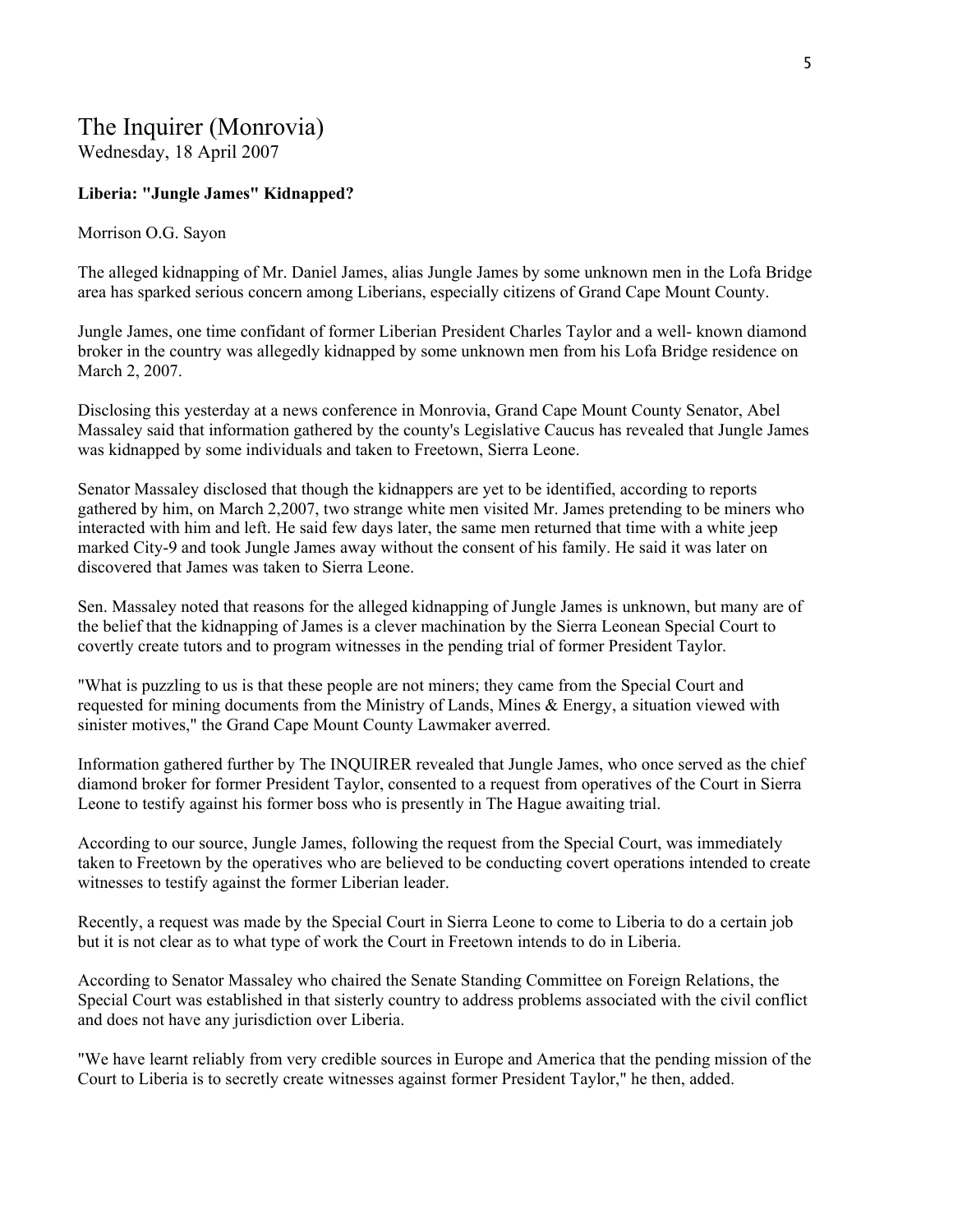### Associated Press Wednesday, 18 April 2007

### **Prosecutor says some witness identities in war crime trial to be secret**

By: MIKE CORDER - Associated Press

THE HAGUE, Netherlands -- The identity of most witnesses who testify against Charles Taylor at his war crimes trial will be kept secret and some may have to move to new homes to escape retribution from the former Liberian president's supporters, the lead prosecutor said Wednesday.

Trial witnesses include former "insiders" once close to Taylor, said Stephen Rapp, chief prosecutor for the Special Court for Sierra Leone.

"People are fearful," Rapp told The Associated Press.

As a result, up to 95 percent of prosecution witnesses will likely be granted protective measures, including the right to use pseudonyms while testifying in court, he said.

After the trial, some may have to move to new homes to stay safe, he said.

"All witnesses could be at risk after testimony, but insiders particularly can be viewed as traitors who deserve punishment for their treason," Rapp said. "We have to deal with the potential for relocation of individuals."

Taylor, 59, is to go on trial June 4 on 11 charges, including terrorism, murder, rape, sexual slavery, mutilation and recruiting child soldiers. He has pleaded innocent and faces a maximum sentence of life imprisonment if convicted.

Taylor was flown to the Netherlands in June amid fears that staging the trial in Sierra Leone, where the Special Court usually sits, could trigger fresh unrest in the war-scarred African nation.

The case, being heard in a courtroom rented from the International Criminal Court, is expected to last about 18 months.

Due to the complexity of convicting Taylor for masterminding atrocities carried out by rebels in the chaotic and bloody conflict in Sierra Leone, the prosecution planned to call witnesses to try to establish a clear link between Taylor and the rebels, Rapp said.

"At the end of the day, we think Taylor planned and knew exactly what was going on," said Rapp, an American lawyer who previously was chief prosecutor at the U.N. war crimes tribunal for Rwanda. In 1993-2001, Rapp was a U.S. attorney for the northern district of Iowa.

Prosecutors said in a pretrial brief outlining their case that after Taylor became Liberia's president in 1997, rebels carrying out atrocities in Sierra Leone were in almost daily contact with "White Flower," Taylor's residence in the Liberian capital, Monrovia.

In exchange for diamonds smuggled out of Sierra Leone, Taylor provided rebels with arms, ammunition, communication equipment, as well as alcohol, drugs and cigarettes, prosecutors allege.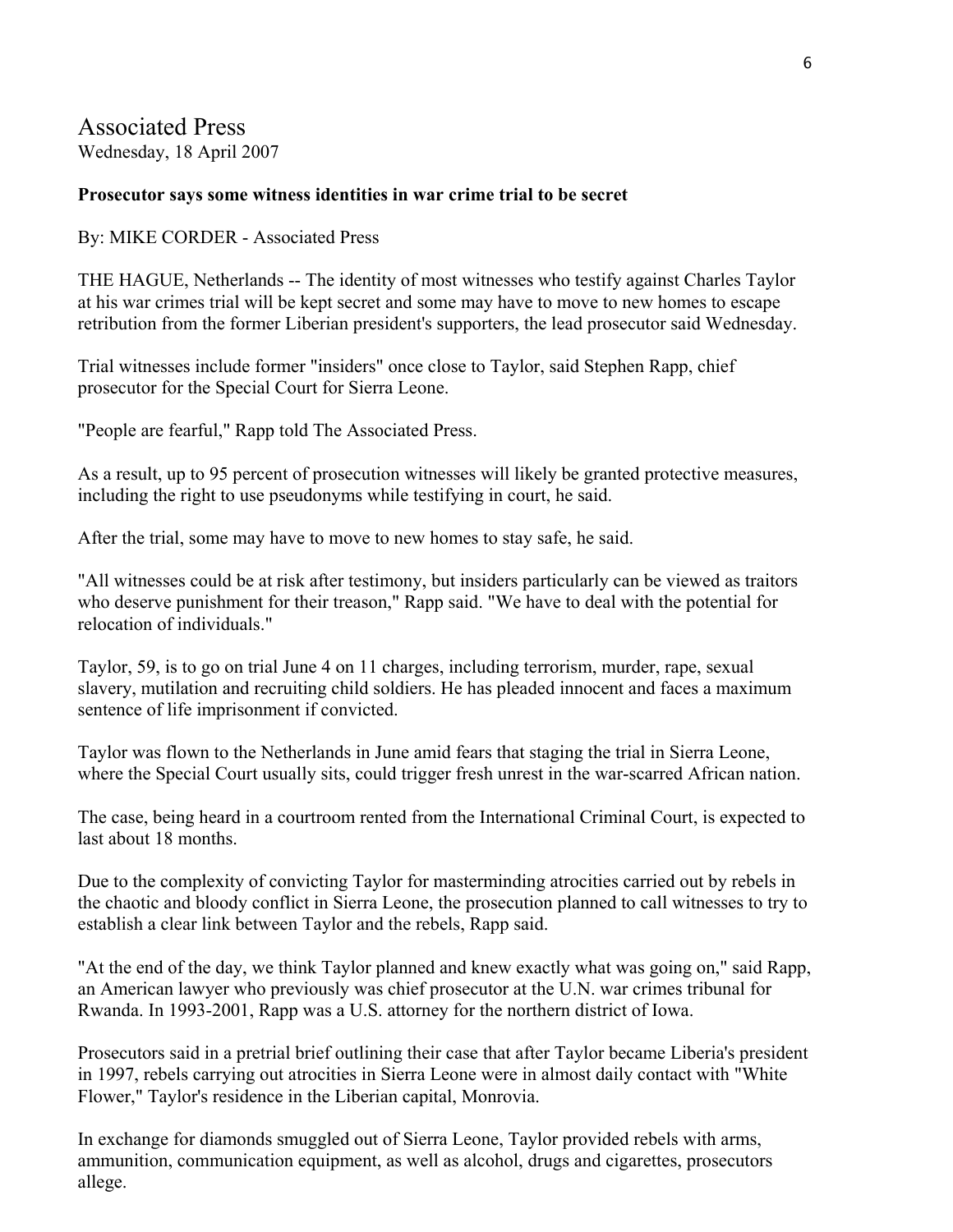Rapp said prosecutors would rely on transcripts of witness testimony at previous trials in Sierra Leone to prove atrocities such as rapes, mutilations and hacking off limbs.

But some victims would be brought to The Hague to testify, he said.

"There will be crime victims -- amputees, others who were involved," Rapp said.

Sierra Leone's conflict was notorious for child soldiers hacking off the limbs of civilians.

Prosecutors say Taylor's proxies in Sierra Leone deliberately recruited children because they obeyed orders so well, and rebels set up "Small Boy Units" and "Small Girl Units," which Taylor allegedly used for his personal security.

They were also used as guards in Sierra Leone's Kenema and Kono districts -- where hundreds of villagers were rounded up and forced to work at gun point in diamond mines operated by the rebels, prosecutors say.

The conflict in Sierra Leone also was characterized by widespread rape and sexual enslavement.

In Kono district, hundreds of women and girls were raped and beaten. Some were taken to camps where they were "distributed among the forces and used as sexual slaves and forced labor," prosecutors allege.

Defense attorneys are due to file a pretrial brief outlining their defense later this month.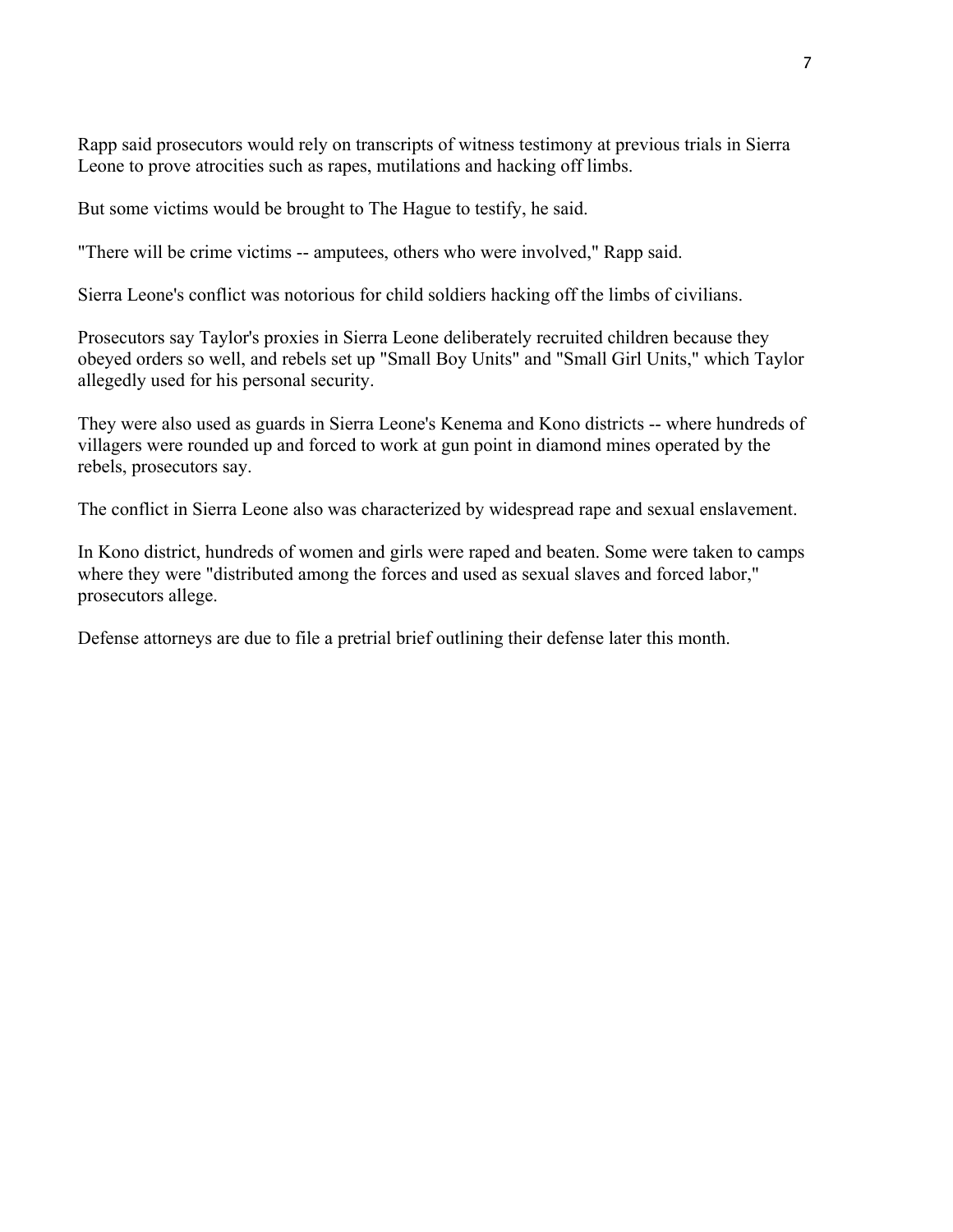### The Analyst (Monrovia)

Wednesday, 18 April 2007

### **Liberia: Taylor's Trial Faces New Hurdles**

Britain was the first European country to agree to open up its prison facilities to Charles Taylor when he is convicted of the 11-count charges against humanity.

That agreement ended the permanent prison requirement of International Crime Court (ICC) in The Hague for the transfer of Mr. Taylor from Freetown in Sierra Leone.

Now Britain is wavering on its commitment, creating the likelihood of the permanent prison facilities requirement being brought to the front-burner of Taylor's trial that due in perhaps in three months.

The Analyst Staff adapts this online report of what is happening in London.

There are troubling indications that Charles Taylor's July 2007 trial may be thrown into jeopardy if the British parliament decides this week that it can no longer provide permanent detention facilities for him upon conviction.

Britain's commitment to the trial of Mr. Taylor by pledging to avail its detention facilities upon Taylor's conviction, amongst other things, prompted the ICC to accept the request of the Special Court for Sierra Leone for Taylor's transfer to The Hague for trial.

The British Lower House of Commons will this week debate whether to pass an emergency legislation allowing his detention here when it returns from its Easter break this week.

The Sunday Telegraph of London reported Sunday that Britain's offer to jail former Liberian president Charles Taylor if he is convicted of war crimes is in doubt because of the potential costs of his detention.

The weekly published details of a leaked government memo that highlighted the cost of keeping such a high-profile inmate in jail as "in the region of 44,000 pounds" (64,500 euros, 87,200 dollars) a year.

According to the newspaper, the memo states: "A possible objection to the Bill relates to the potential cost of imprisoning Taylor in the UK.

"Some may argue that, with the UK prison system heavily loaded and given the other demands on the UK taxpayer, it is not appropriate to commit government funds to imprison foreign nationals."

The memo also reportedly highlights the fact that Taylor may choose to stay in Britain after his release or claim asylum and that this "might represent a danger to the public or a drain on public resources".

It advises the government to argue that such commitments are not entered into lightly but by its action "the UK will be making a major contribution to the cause of international justice".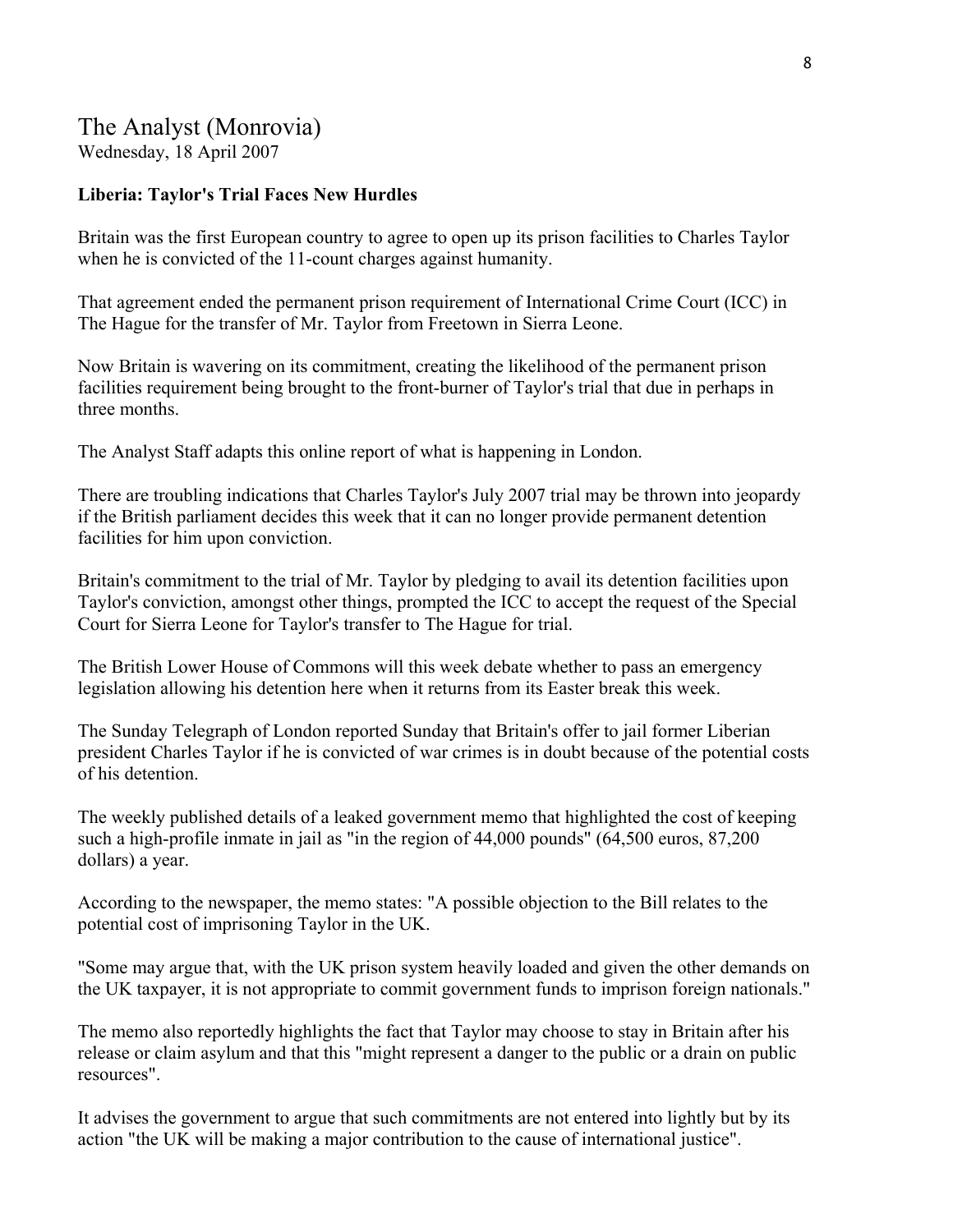Taylor is considered to be the single most powerful figure behind a series of civil wars in Liberia and neighboring Sierra Leone between 1989 and 2003, which between them left about 400,000 people dead.

He has been indicted by the United Nations-backed Special Court for Sierra Leone on charges of crimes against humanity, war crimes and violations of international human rights.

He is accused of sponsoring and aiding rebel groups who perpetrated murder, sexual slavery, mutilation and conscription of child soldiers in Sierra Leone's civil war in exchange for a share in the lucrative diamond trade.

Britain Foreign Sec. Margaret Beckett said last June that London had agreed to a request by the former UN secretary Kofi Annan that if Taylor were convicted, he would serve his sentence in Britain.

Analysts say if Britain renege on its commitment to the process, and unless another country like Belgium or Finland that toyed with the idea of hosting a convicted Taylor, the ICC may have a change of heart and cancel trial plans in The Hague.

Such action, they say, is a high option, is likely to regenerate the arguments and obstacles that originally hampered the trial of Taylor.

For instance there are arguments that Taylor's trial in Sierra Leone, where is alleged to have committed untold atrocities, will not compromise his chances of fair trial but that it will also raise security questions.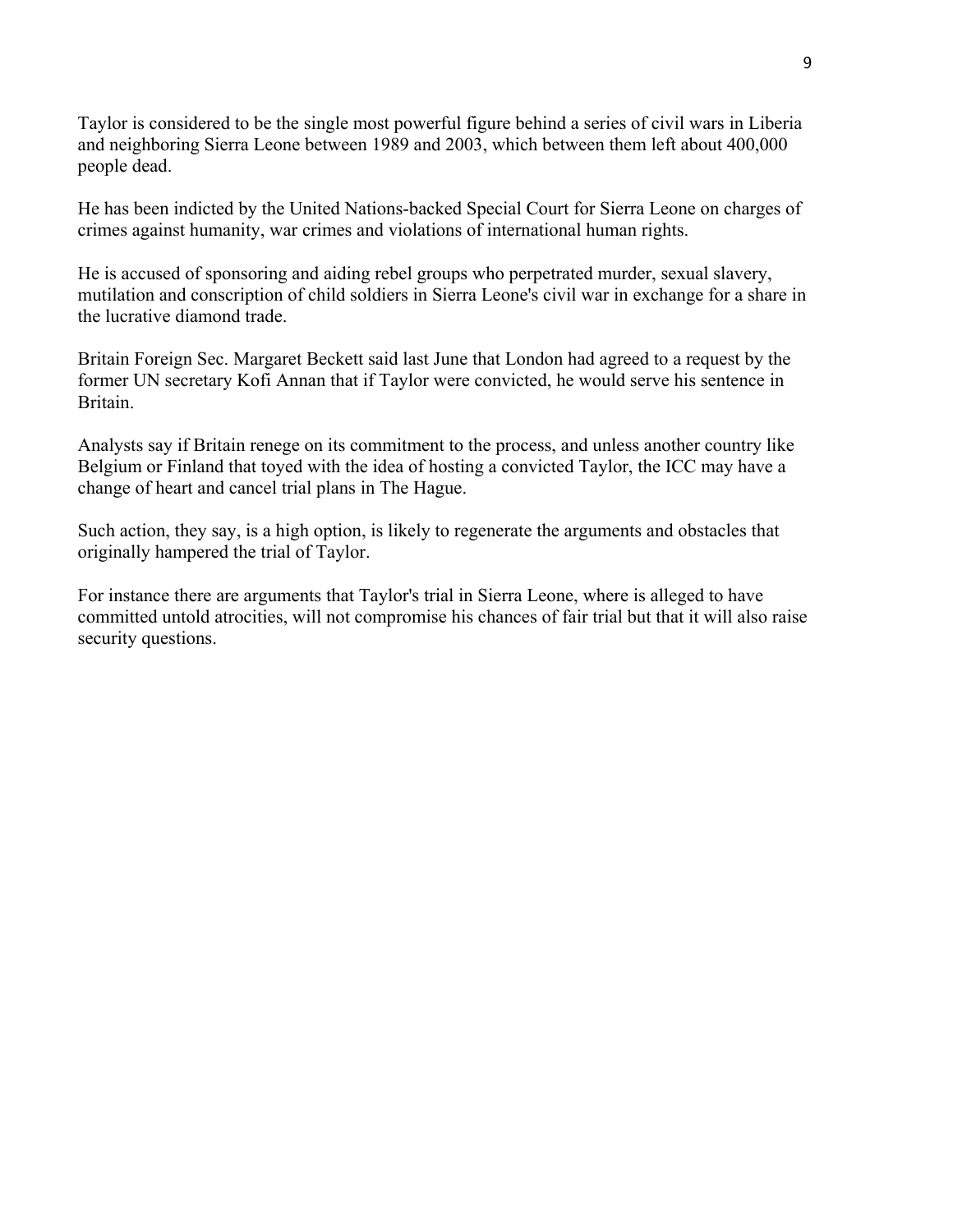

United Nations Mission in Liberia (UNMIL)

### **UNMIL Public Information Office Media Summary 18 April 2007**

*[The media summaries and press clips do not necessarily represent the views of UNMIL.]*

### **International Clips on Liberia**

# **IMF sees Liberia growth surge urges debt relief**

By Alphonso Toweh

MONROVIA, April 17 (Reuters) - Liberia's economic growth, already motoring at nearly 8 percent thanks to reconstruction after a civil war, will surge above 11 percent on average in the coming five years, the International Monetary Fund said. In a statement released late on Monday, an IMF team which visited earlier this month said however the West African country could not sustain its huge foreign debt, which totals nearly \$4 billion, and needed comprehensive debt relief.

### **International Clips on West Africa**

*There were no relevant stories on West Africa in the international media today.* 

#### **Local Media – Newspaper**

#### **Senator Accuses UN-Backed Court of Kidnapping Taylor's Diamond Dealer**

(*Daily Observer, The Analyst, The News, National Chronicle, The Inquirer and The Informer*)

- Addressing a "well attended" news conference on Tuesday, Grand Cape Mount County Senator Abel Massaley accused representatives of the Special Court for Sierra Leone of kidnapping Mr. Daniel James, alias Jungle James who is believed to be a long-time diamond dealer and a confidant of former Liberian President Charles Taylor.
- According to the Senator, he was kidnapped on 2 March 2007 in the diamond-rich Lofa Bridge area between Grand Cape Mount and Gbarpolu Counties. He alleged that Jungle James is currently in the custody of the UN-backed Special Court and is expected to be flown to The Hague to testify against his former boss, awaiting trial on war crimes charges.

#### **PUL and UNMIL Conclude Forum to Strengthen Liberian Media**

*(The Inquirer, The Analyst, New Democrat, The News and The Informer)* 

• The Press Union of Liberia (PUL) in collaboration with the United Nations in Liberia (UNMIL) on Tuesday concluded a one-day media roundtable conference. The forum which brought together government officials, media managers and other stakeholders was held to propose concrete initiatives for strengthening the media sector in Liberia.

### **British Parliament to Debate Legislation on Taylor's Detention**

*(The Analyst)*

• The trial of former Liberian President Charles Taylor may be unlikely if the British parliament decides this week that it can no longer provide permanent detention facilities for him upon conviction.

**Local Media – Radio Veritas** *(News monitored today at 9:45 am)*

#### **American Company Finds Valuable Diamond in Gbarpolu**

• Speaking through its Secretary-General, Mr. Shedrick Wisner, the Gold and Diamond Workers Union alleged that a diamond valued millions of dollars has been found by an American Mining Associates in Gbarpolu County and was being camouflaged with the consent of Lands, Mines and Energy Minister Eugene Shannon.